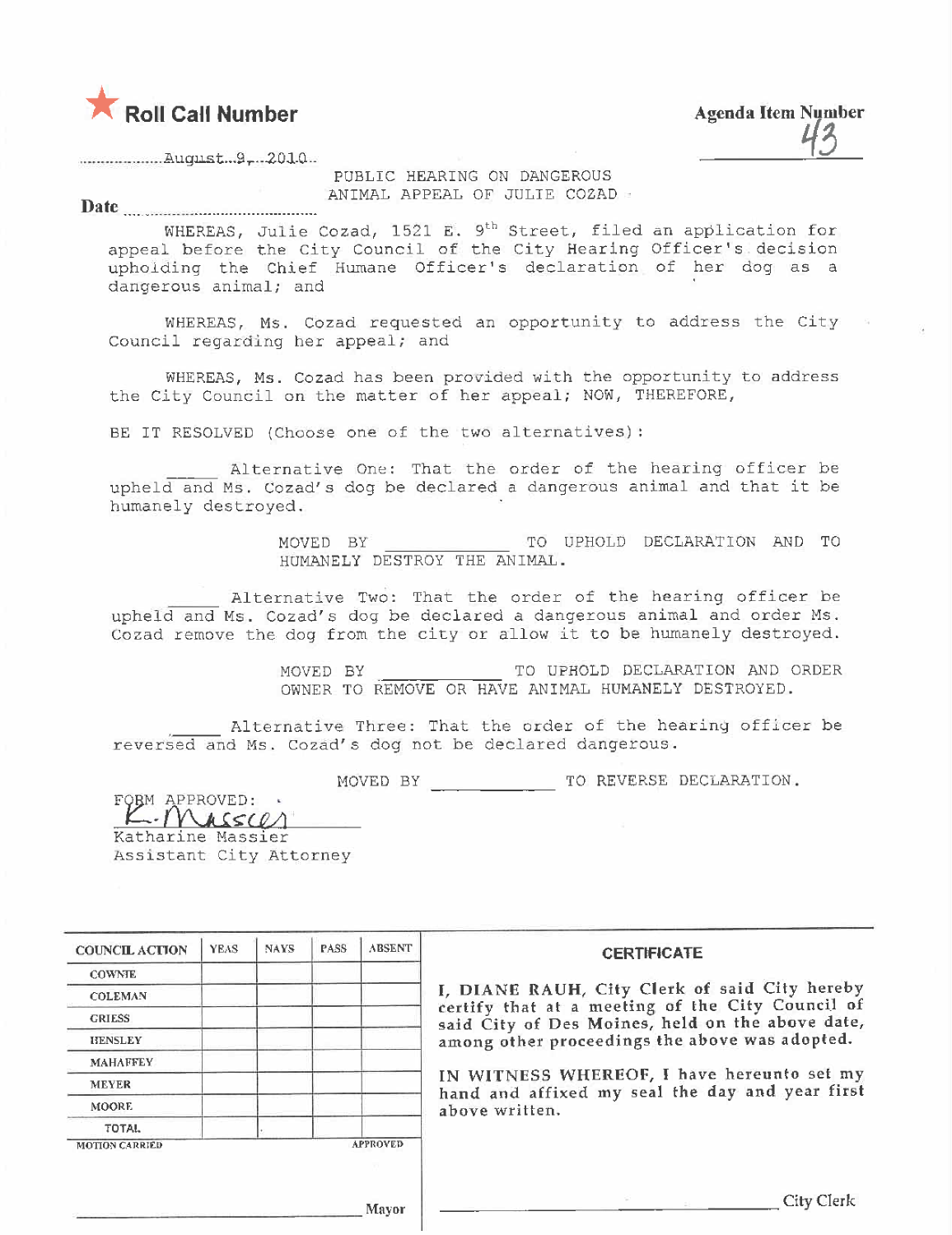## **EXHIBITS FOR DANGEROUS ANIMIAL**

# "SPIKE"

| EXIIIBIT A       | <b>Hearing Officer's Decision</b><br>(City Exhibits 1-4)                     |
|------------------|------------------------------------------------------------------------------|
|                  | <b>Animal Investigation Reports</b><br><b>Photos</b><br><b>Code Sections</b> |
| <b>EXHIBIT B</b> | Appeal from Ms. Cozad                                                        |
| <b>EXHIBIT C</b> | Letter to Ms. Cozad<br>(Setting Date for appeal to Council)                  |
| EXHIBIT D        | Letter and Administrative Hearing Transcript                                 |

to Ms. Cozad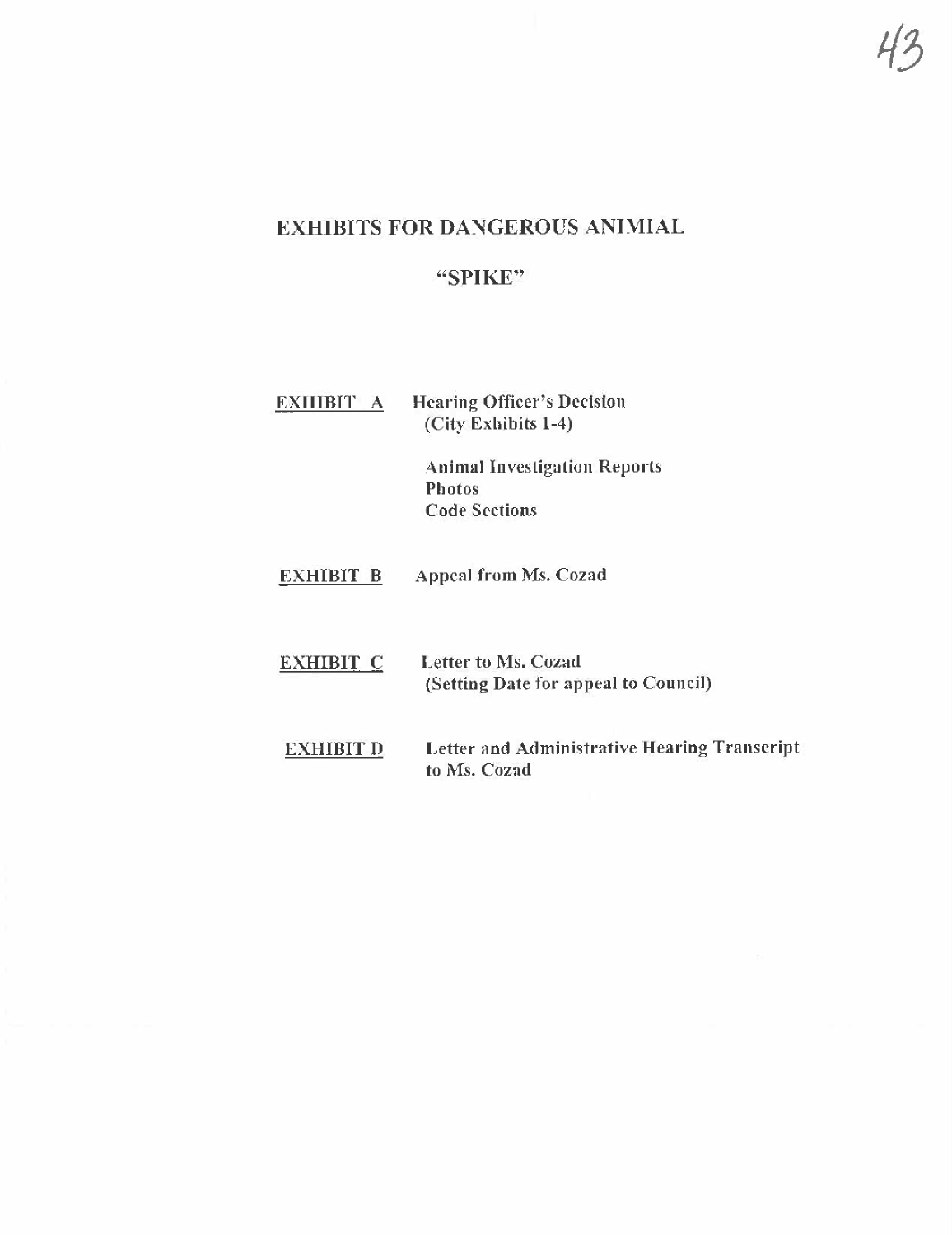

July 14, 2010

Julie Cozad 1521 E. 9th Street Des Moines, IA 50316

Subject: Dangerous Animal Declaration

Attached is the ruling from the City of Des Moines Hearing Officer, for the Administrative Hearing on July 12, 2010. Please read it carefully, so you are aware of the decision, any deadlines you might be required to comply with, as well as any other requirements you may be held to.

Sincerely,

Diane Rauh City Clerk

DR:kh Attach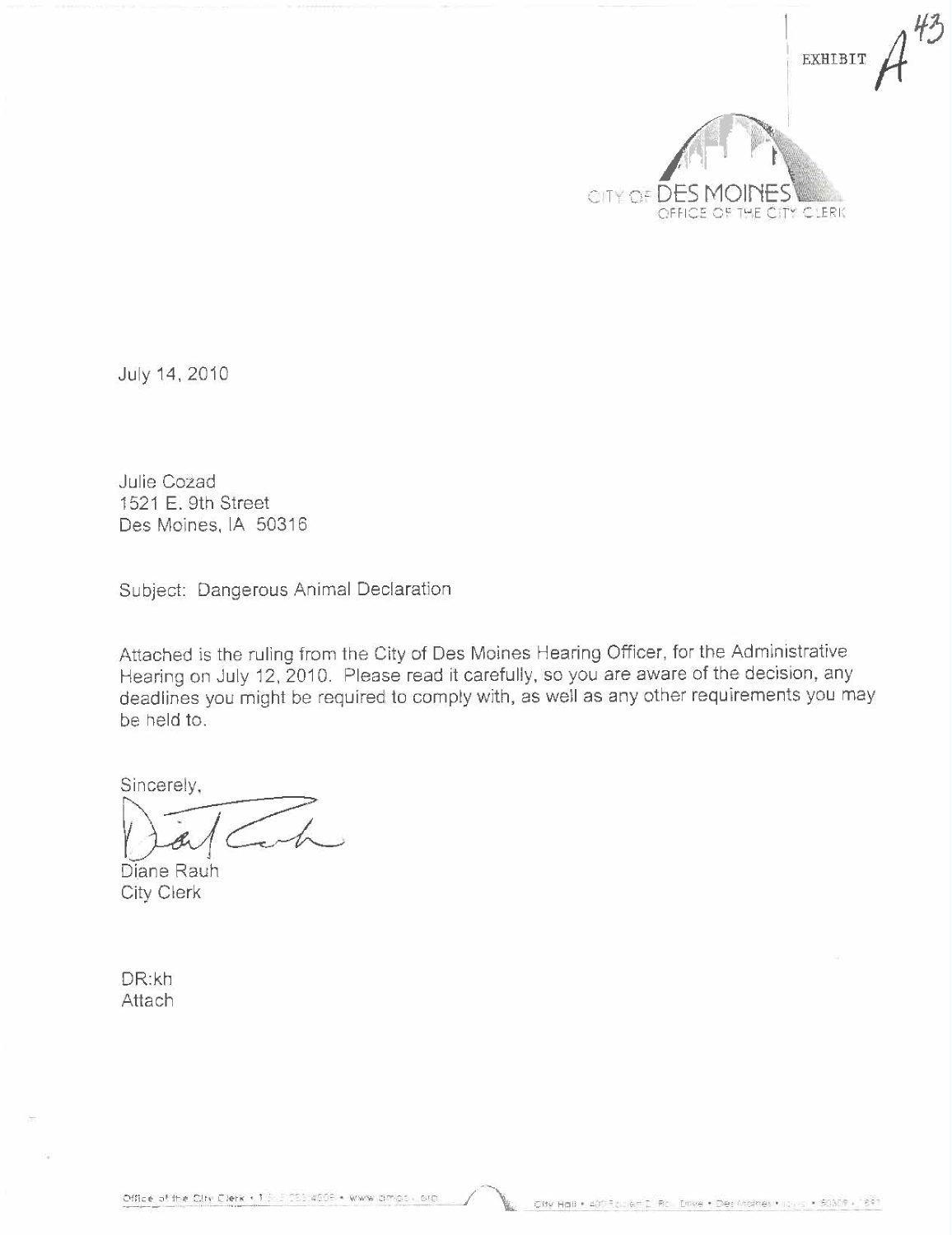## City of Des Moines, Iowa July 12, 2010 Administrative Hearing

In re:

JULIE COZAD,

Respondent

DECISION AND ORDER AND NOTICE OF APPEAL RIGHTS

Julie Cozad, the Respondent, appeared in her own behalf, as the owner of record of a tan and white colored male Pit Bull breed dog, named "Spike." Sergeant Scott Raudabaugh, the Chief Humane Officer, with the City of Des Moines Police Department ("DMPD"), appeared on behalf of the City of Des Moines, Iowa (the "City").

#### Procedural History

On March 14, 2010, the City Animal Control Unit responded to a complaint regarding a tan and white colored male Pit Bull breed dog, named "Spike," that was owned by Julie Cozad of 1521 E 9<sup>th</sup> Street, Des Moines, Polk County, Iowa. The Animal Control Unit investigation revealed that "Spike" had bitten a child, resulting in injuries to the head while the child was visiting inside Ms. Cozad's home; the dog was subsequently quarantined at the City Animal Shelter. On March 16, 2010, the City Veterinarian evaluated the dog and determined it exhibited predominate characteristics of a "vicious dog," as defined under Section 18-41(9) ofthe City of Des Moines Municipal Code (the "Municipal Code"). In particular, "Spike" was found to exhibit the appearance and characteristics of predominately a Staffordshire Terrier or an American Pit Bull Terrier or an American Staffordshire Terrier breed dog or a dog which has the appearance and characteristics of being predominately of those breeds. On March 16,2010 the Chief Human Officer served Ms, Cozad with a vicious dog breed letter; delineating the conditions that must be maintained for maintaining a "vicious dog." On March 24, 2010, Ms. Cozad had Spike vaccinated for rabies, she licensed it as a "vicious dog" with the City Clerk's Office and reclaimed her dog from impound. On June 30, 2010, the City Animal Control Unit responded to a complaint of a tan and white colored male Pit Bull breed dog running at-large that had bit a person living at 1525 E. 9<sup>th</sup> Street, Des Moines, Polk County, Iowa. The dog was identified as "Spike" during the follow-up investigation and Ms. Cozad brought the dog to the City Animal Shelter for quarantine. On July 8, 2010, the Chief Humane Officer determined the dog was found to not be a securely confined "vicious dog," as required under Section 18-56 of the Municipal Code, and Ms. Cozad was served Notice, by posting at the front door at 1521 E. 9<sup>th</sup> Street, informing her: (1) the City is declaring "Spike" to be a "Dangerous animal," as provided under Sections 18-196 of the Municipal Code; (2) an administrative hearing to review the "dangerous animal" declaration has been scheduled for July 12, 2010; (3) if the "dangerous animal" declaration is upheld "Spike" may be destroyed in a humane manner; and (4) "Spike" will remain in impound pending the decision of the Administrative Hearing Officer. The administrative hearing was so conducted.

#### Discussion

The issue is whether the dog in question, "Spike," should be declared a "Dangerous AnimaL" In pertinent part, Section 18-196 of the Municipal Code defines a "Dangerous Animal" as: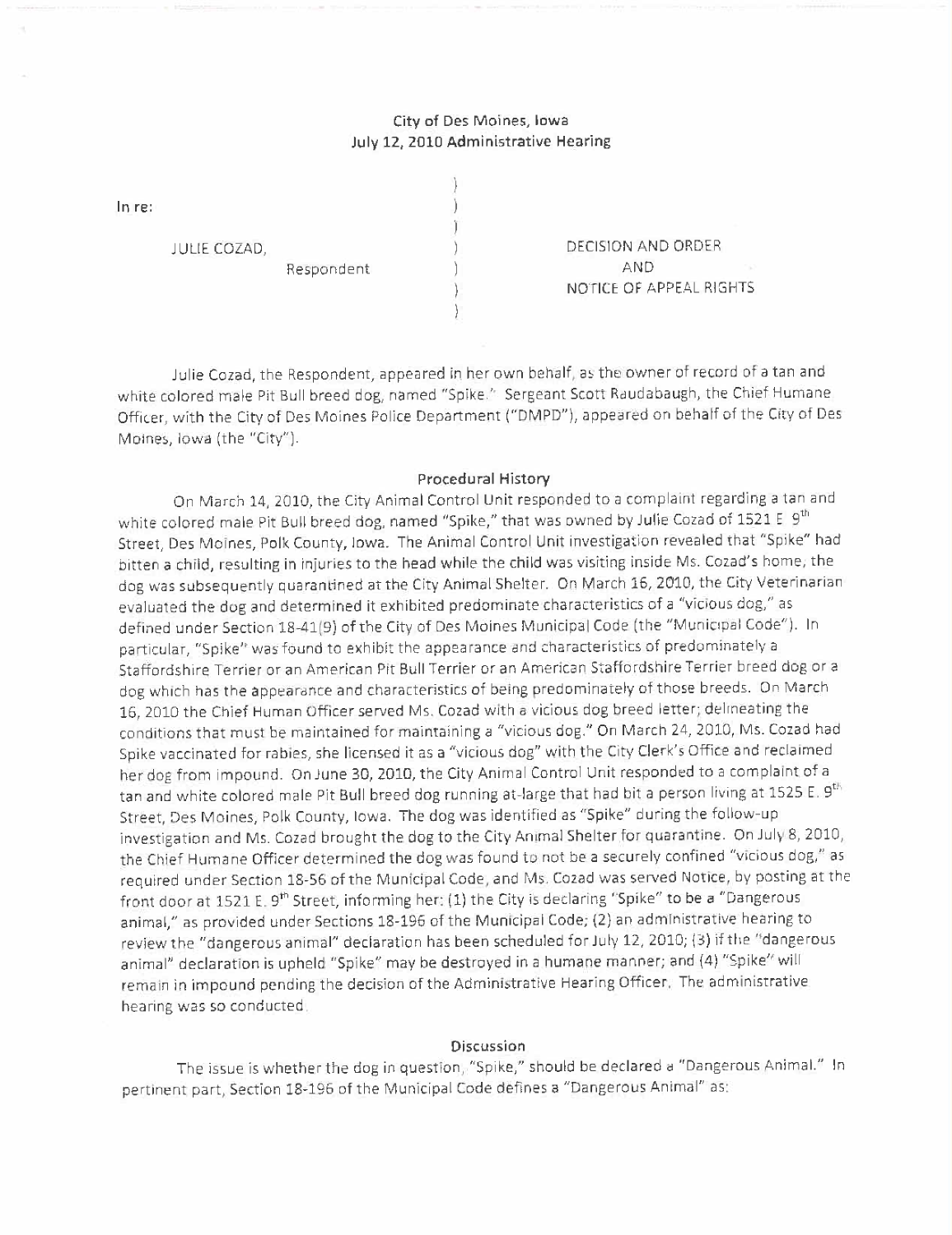"any animal, including a dog. . . that has bitten or clawed a person while running at large and the attack was unprovoked, or any animal that has exhibited vicious propensities in present or past conduct, including such that the animal.

(1) Has bitten or clawed a person on two separate occasions within a l1-month period;

(2) Did bite or claw once causing injuries above the shoulders of a person;

(3) Could not be controlled or restrained by the owner at the time of the attack to prevent the occurrence....."

As noted above, there are two different tests under Section 18-196 of the Municipal Code that may be used to determine whether "Spike" Îs a "dangerous animaL" The first requires the existence of three elements at the time of the incident, which consists of: (1) whether the animal was running at large; (2) whether a person was bitten or clawed; and (3) whether the attack was unprovoked. Furthermore, Section 18-55(2) of the Municipal Code states that a properly licensed dog shall not be deemed at large if:

"The dog is off the premises of the owner and is lojn a leash, cord, or chain or other similar restraint not more than six feet in length and under the control of a person competent to restrain and control the dog."

However, on March 16, 2010, the Chief Humane Officer declared "Spike" to a "vicious dog," requiring Ms. Cozad to comply with the requirements of Section 18-S6(d) ofthe Municipal Code, which provides:

"No person shall permit a vicious dog to go outside its kennel or pen unless such dog is securely leashed with a leash no longer than six feet in length. No person shall permit a vicious dog to be kept on a chain, rope or other type of leash outside its kennel or pen unless both the dog and the leash are under the actual physical control of a person 18 years of age or older."

The Animal Incident Investigation Report (DMPD Case No. 10-20609) for the June 30, 2010 incident indicates that an adult woman sustained dog bites on both lower legs/calves and shin puncture wounds while she was working in the garden in her front yard at 1525 E. 9<sup>th</sup> Street, Des Moines, Iowa (Exhibits 14-19). The report reflects that the victim normally is able to tell the dog to go home but this time it lunged at her and started biting her and did not stop until she screamed very loud; at which time a man came out of the house at 1521 E. 9<sup>th</sup>, apologized and then took the dog into the house. Dan Henderson, Ms. Cozad's housemate, testified that "Spike" had bit off the bottom of the wooden fence and had escaped. Therefore, "Spike" is found to have been running at large as he was outside his pen, not securely leashed and not under the actual physical control of a person 18 years of age or older. It also appears to be undisputed that "Spike" bit Ms, Cozad's neighbor, as the Animal Incident Investigation Report also indicates that Ms. Cozad and Mr. Henderson stated they were aware that "Spike" had bitten the neighbor. Furthermore, the record is void of any evidence or testimony that the attacks were provoked. Therefore it is reasonable to find Ms. Cozad's dog "Spike" a "dangerous animal" under the first test.

Furthermore, the record also supports a finding that "Spike" is a "dangerous animal" under the second Section 18-195 test as well because of exhibited vicious propensities both in the present June 30, 2010 incident as discussed above, as well as a past incident that occurred on March 14, 2010, when a small child sustained left ear punctures requiring stitches and huge cuts on his head also requiring stitches (Animal Incident Investigation Report DMPD Case No. 10-773S-City Exhibits 21-24). Therefore, "Spike" is found to have bitten or clawed a person on two separate occasions within a 4-month period, as delineated under Section 18-196(1). "Spike" is also found to have caused injuries above the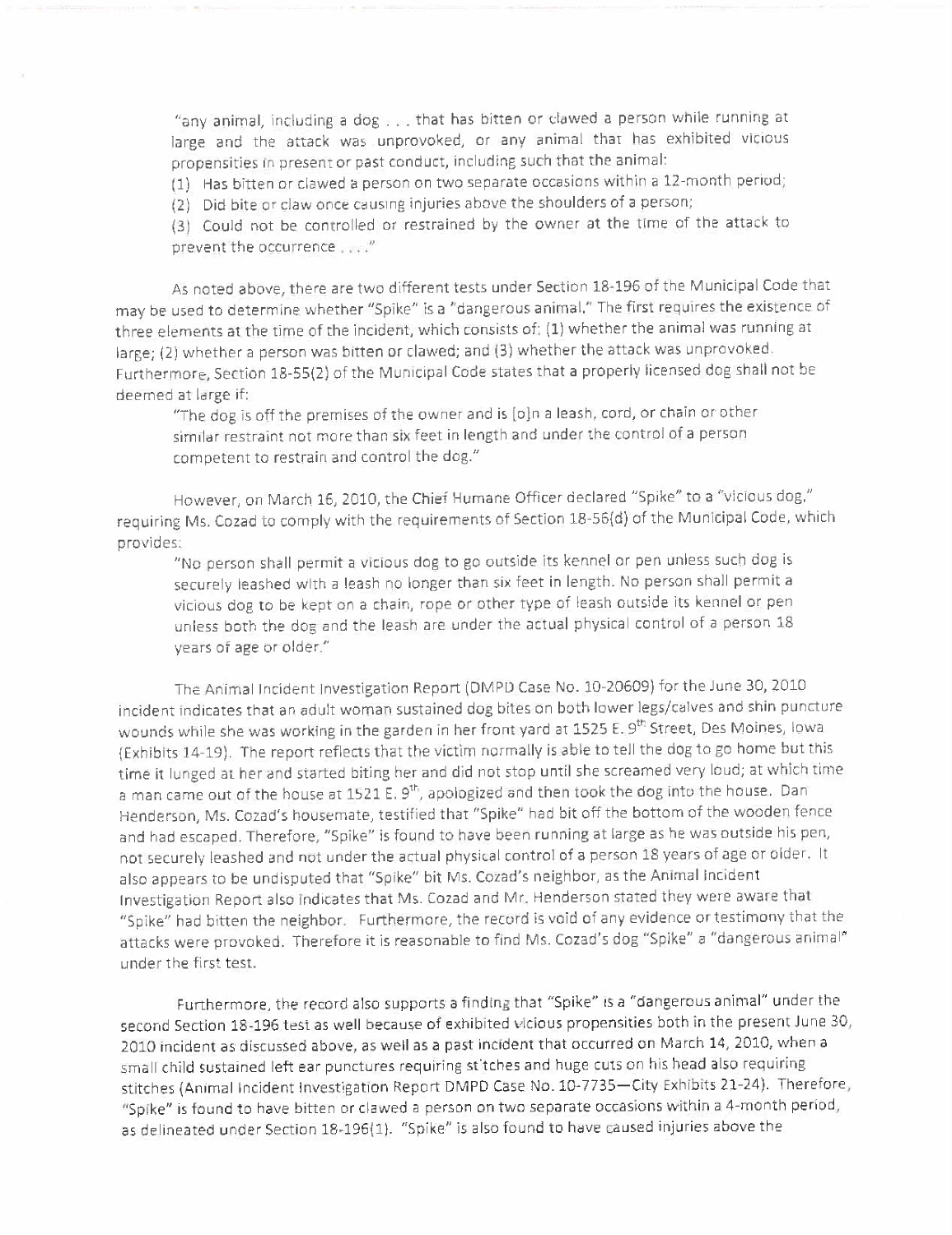shoulders of a person On March 14, 2010, as delineated in Section 1B~196(2), And, it is found that "Spike" could not be controlled or restrained by Ms. Cozad to prevent the attack on the neighbor on June 3D, 2010.

#### Decision and Order

Bya preponderance of all evidence in the record, the declaration by the Chief Humane Officer is upheld, as Ms. Cozad's tan and white colored male Pit Bull breed dog, named "Spike," is found to be a "Dangerous animaL." Therefore, the Chief Humane Officer is ordered to destroy the dog in a humane manner as provided under section 18-202(b) of the Municipal Code, Furthermore, Ms. Cozad is ordered to pay all impoundment and quarantine costs as provided under Section 18-202 of the Municipal Code, as well as all citation fines issued in connection with DMPD Case No. 10-20609.

### Appeal Rights

This order may be appealed to the City Council, as provided by Section 18-202(c) ofthe Municipal Code, provided a written notice of appeal is filed with the City Clerk's office within three days after receipt of this order.

This written ruling is hereby submitted on this  $I\mathcal{L}$  day of July, 2010 in Des Moines, Polk County, Iowa.

Administrative Hearing Officer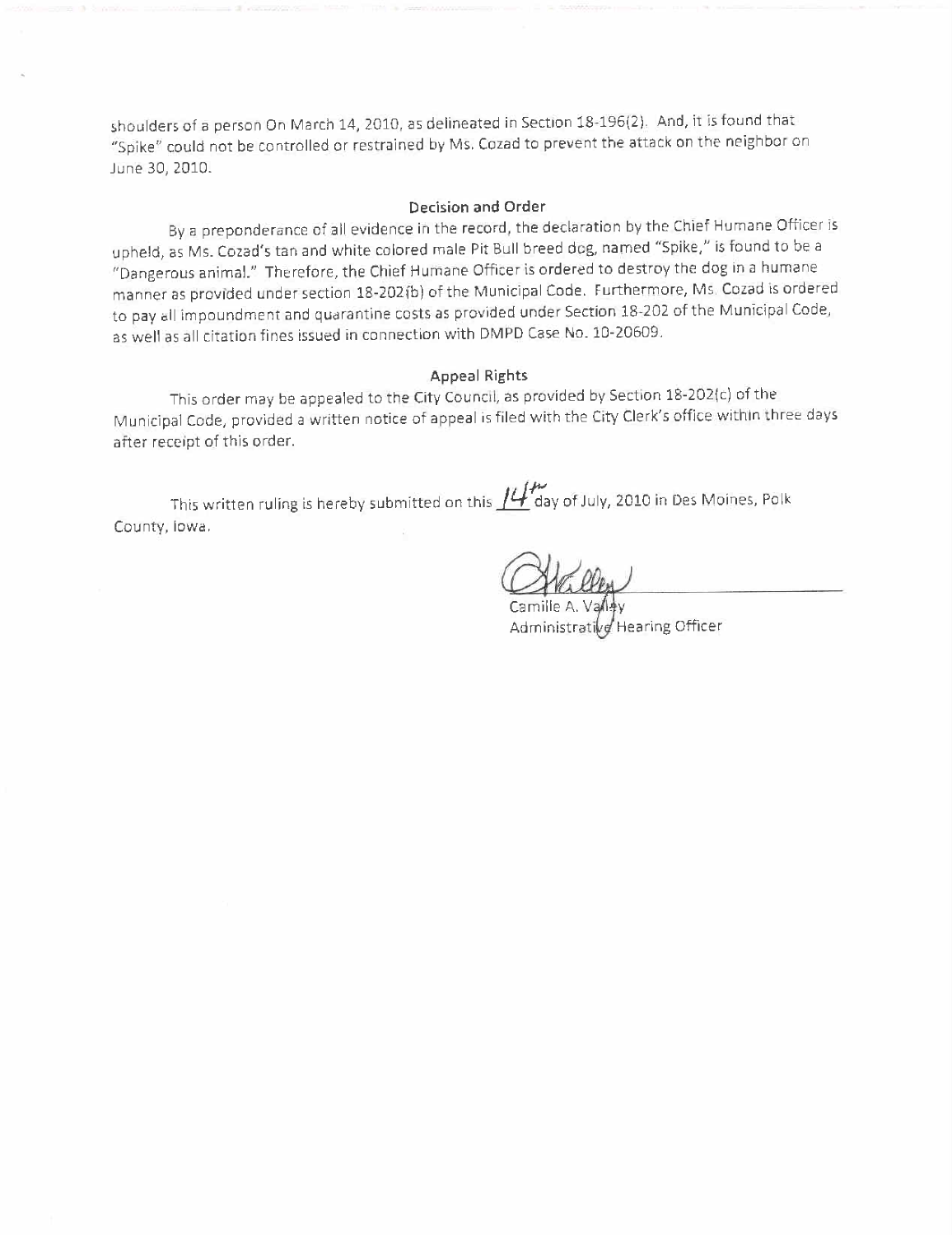|  | SE 2010 11:45AM |  | Anima Control-DSM 04 |
|--|-----------------|--|----------------------|
|  |                 |  |                      |

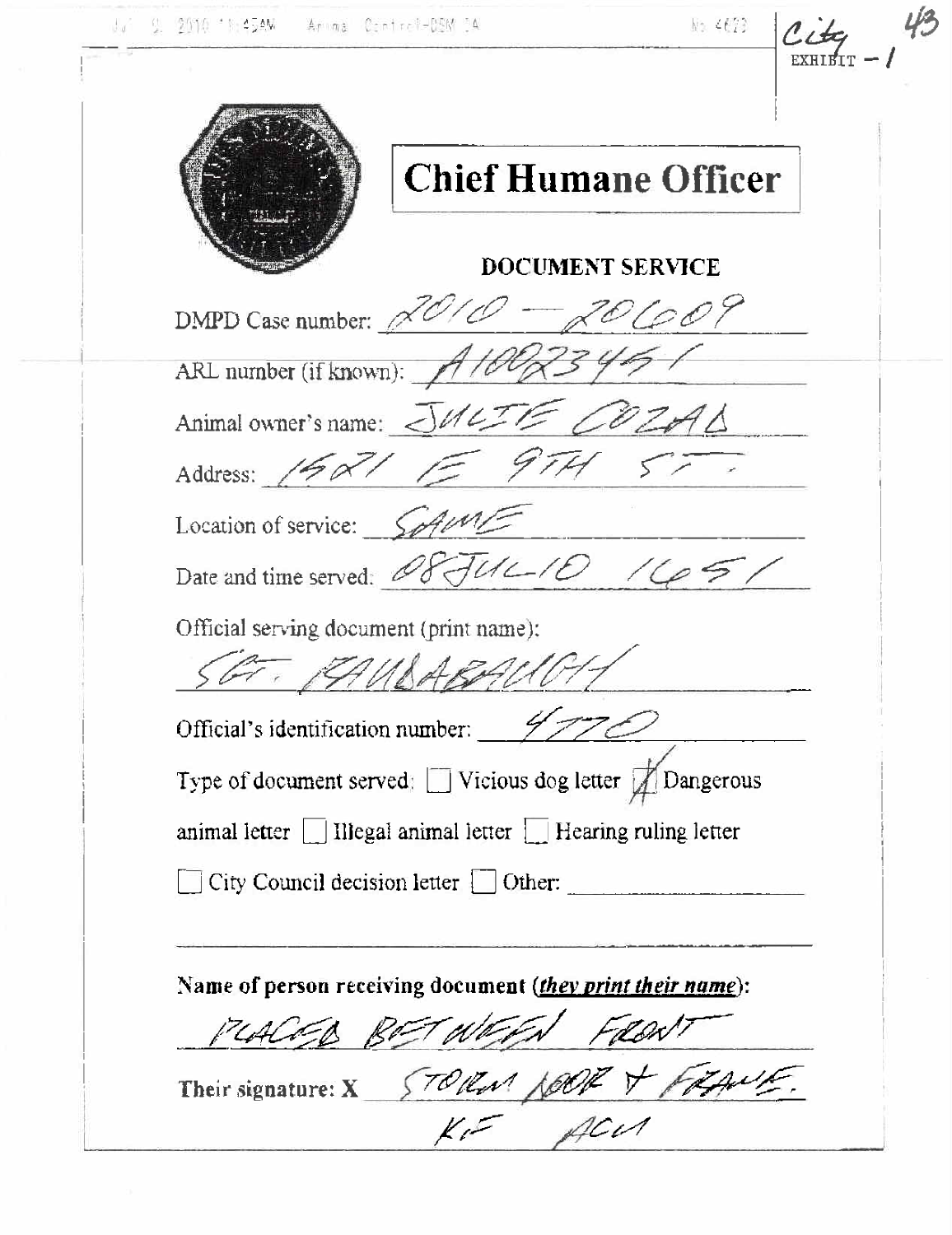CONTRO POLICE DEPARTMENT<br>1618 B.E. 14TH STREET

DEB MOINES, IOWA 50320-1010

ALL-AMERICA CITY 1949, 1976, 1981

July 8, 2010

Ms. Julie Cozad 1521 East 9th Street Des Moines, Iowa

Dear Ms. Cozad,

On June 30, 2010 your tan and white colored male Pit Bull breed dog, named "Spike," was running at-large when it bit a neighbor, which resulted in an injury. In accordance with the follow-up investigation you brought your dog to the city animal shelter for quarantine.  $(2010 - 20609)$ 

Previously on March 14, 2010 your dog, named "Spike," bit a friend's child when the child went near the dog's crate inside your house, which resulted in an injury. Your dog was impounded for quarantine at the city animal shelter. (2010-7735)

On March 16, 2010 the City Veterinarian evaluated your dog and determined that it exhibited predominate characteristics of a "Vicious Dog," defined by city ordinance 18-41 as a Staffordshire Terrier or an American Pit Bull Terrier or an American Staffordshire Terrier or a dog which has the appearance and characteristics of being predominately of those breeds. On March 16, 2010 you were served with a vicious dog breed letter.

On March 24, 2010 you had your dog receive a rabies vacdination, licensed your dog as a vicious dog with the City Clerk's Office and reclaimed your dog.

Because your dog was running at-large when it was involved in an unprovoked bite and the bite was the second bite within a 12 month period and the first bite caused injuries above the shoulders of a person your dog is being declared a "Dangerous Animal," as defined by city ordinance 18-196.

An Administrative Hearing to review the "Dangerous Animal" declaration has been scheduled for 11:15 A.M. on Monday, July 12, 2010 in the City Council Chambers in the Des Moines City Hall at 400 Robert D. Ray Drive. Your dog will remain in impound pending a decision by the Hearing Officer.

If the "Dangerous Animal" declaration is upheld your dog may be ordered destroyed in a humane manner or you may be given the option to cause it to be destroyed in a humane manner, in accordance with city ordinance 18-202.

If you have any questions please call me at  $(515)$  248-6052 or the animal shelter at  $(515)$ 284-6905 or the City Clerk's Office at (515) 283-4209.

Sincerely,

Sergeant Scott Raudabaugh, Chief Humane Officer

cc: City Clerk's Office